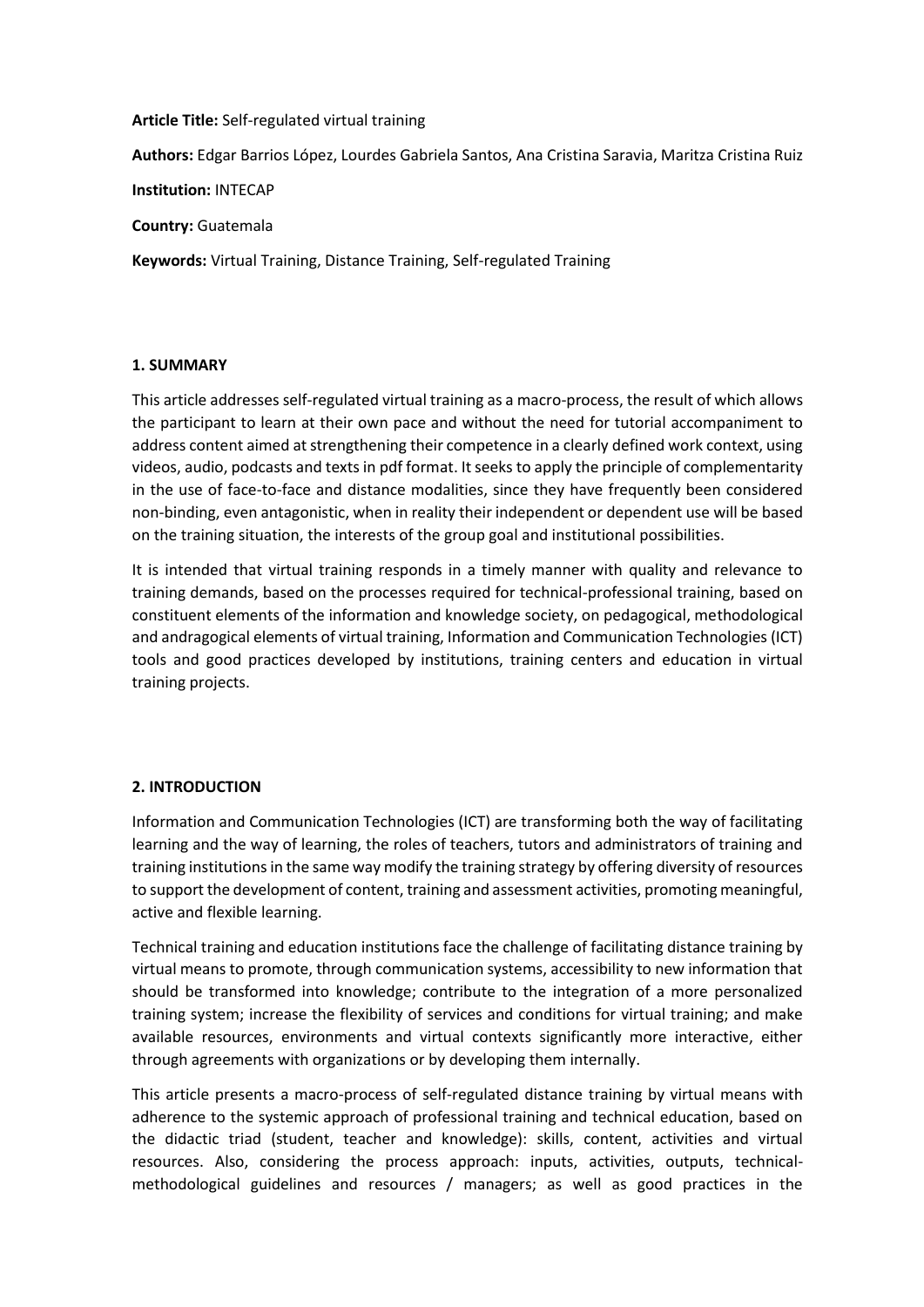development of individualized virtual training projects. A self-regulated virtual training system is proposed which is divided into three processes:

- Needs analysis, response approach and design of virtual training.
- Development and production of virtual resources.
- Implementation of platforms, development of training and evaluation and optimization of the training system.

The way to intervene institutionally to plan, organize and execute effective individualized virtual training will depend to a large extent on the ability to integrate multidisciplinary teams with experience in the investigation of training needs, in the definition of competences, in the definition of instructional designs, in the elaboration of texts, audios and videos, didactic mediators, editors, graphic designers, style editors, platform developers, administrators of educational processes and technological supports, who should be in charge of ensuring that in the area of their competence, quality, relevance and opportunity of the training process to guarantee meaningful learning. Although it is true that distance training has managed to position itself in technical and professional training, it is appropriate to recognize that it is not a substitute for faceto-face training, but a good complement to it, mainly in those processes where the development of skills is required. and skills, coupled with behaviors, that require work-learning activities.

# **3. DEVELOPMENT**

# Fundamentals of virtual training

The information society supported by the use of Information and Communication Technologies (ICT) has caused a significant evolution in society and therefore in the economically active population. The technological boom supposes a transformation in various contexts, such as l educational, family, social, cultural, political and economic.

Information and knowledge societies create favorable scenarios to transform occupational training, in order to achieve quality standards in the training offer that promote technological development and innovation for the well-being and progress of institutions and training centers for the job.

Virtual education, with all its variants, is, today, an extremely important tool to address academic and professional training issues, as well as specific demands, which require changes in traditional teaching models.

Distance education developed in Virtual Learning Environments (VLE) has increased in the field of vocational training. Due to the diversity of specialty areas that professional training encompasses, the development of virtual content on educational platforms requires a wide training offer designed and created specifically for these environments that includes valuable content, virtual resources, constructivist evaluation systems, type of product and certification process, among others.

The new teaching systems in virtual learning environments have caused a different trend in the ways of learning, which is why they are considered as "new models". The diversity of new teaching models is an option for all those people who, for some reason, cannot attend a physical space at a certain time.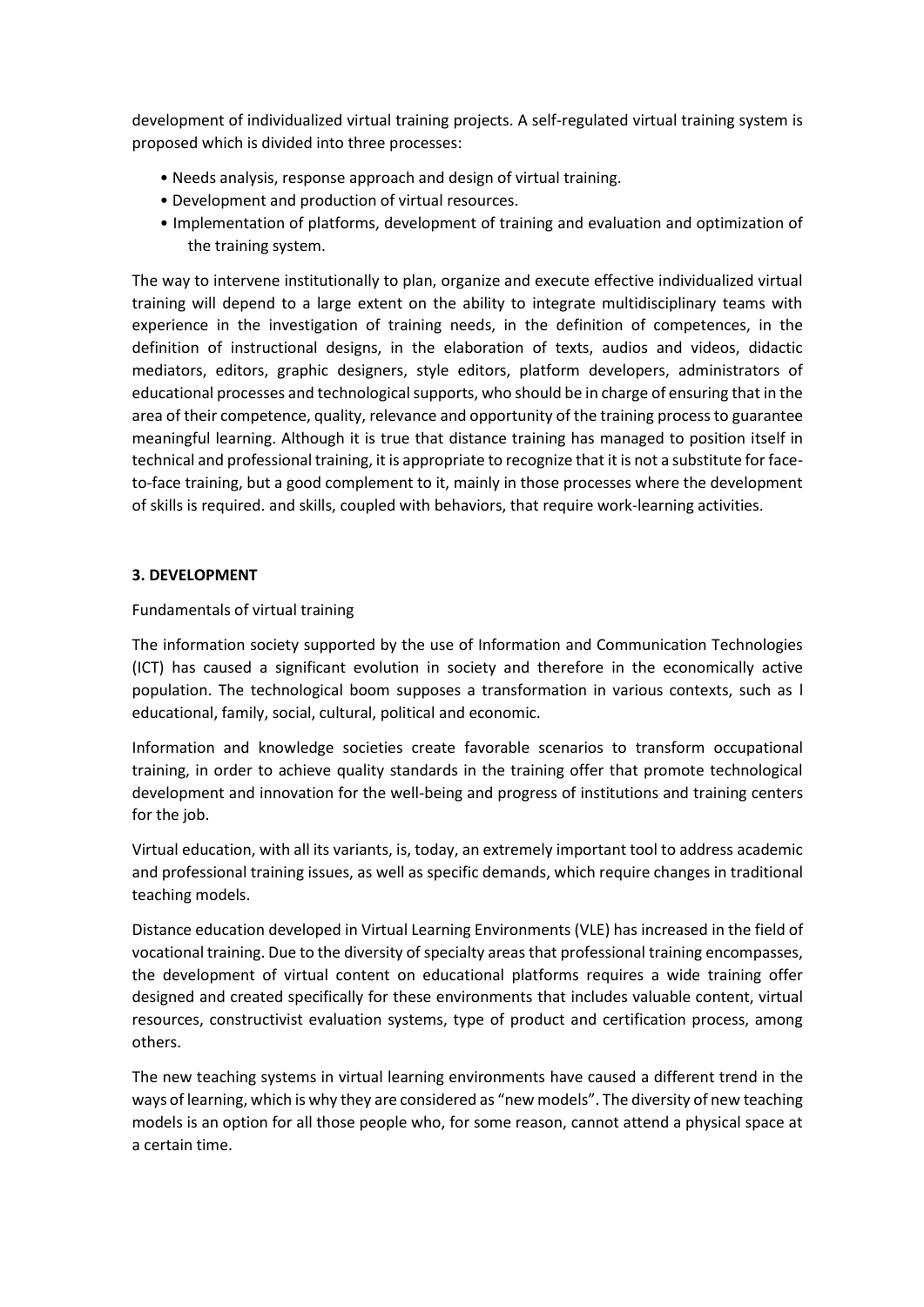The methodology and didactics of the design of these virtual contents must go hand in hand and be coherent and gradual in the different media available for virtual training. For this reason, the way of transmitting information must include a robust design that, in turn, is friendly and methodologically well structured so that the end user feels comfortable in the development of their training.

Distance training, developed in Virtual Learning Environments (EVA), is today a very important delivery modality to complement the initial face-to-face training of young people and adults, in the same way for the complementary training of workers and people in search of selfemployment. This training can be developed under two types, the first group training, with the support of a tutor through synchronous and asynchronous actions and the second with a selfregulated (individualized) training, which allows the participant to develop their own learning.

Self-regulated (individualized) training allows the participant to develop their own learning process; In other words, the participant is autonomous, he is the one who plans his rhythm and his time of dedication to training and to participation in tasks or activities. In addition, it allows you to evaluate her learning through various learning strategies that favor the participant's action without the need to be in direct connection with tutors or other participants.

The platform on which the training is offered will present the progress of the training, according to the assigned resources, grouped in planned sessions; in addition, it assigns grades according to planned didactic and evaluative activities. Self-regulation is related to the degree to which the participant has an active role in their own learning, it is also related to cognition, metacognition, motivation, behavior and the context in which the participant develops.

The figure of the tutor is not necessary; However, there is the figure of the administrator of the careers, courses and modules to support the participants, mainly, in problems related to computer equipment and systems. An event is not scheduled with a defined time, but it is necessary to establish a maximum time to meet the training requirements, for reasons of efficient use of technological capacity.

The basis for virtual training is the instructional design model ADDIE (Analysis, Design, Development, Implementation, Evaluation):

• Needs analysis and response approach: its objective is to establish the requirements, demands and restrictions of an accessible virtual educational project, as well as its planning.

• Design of virtual training: this process is intended to establish the instructional design, the scripts to develop videos, podcasts, paragraphs and animations, among others, based on the curricular design prepared based on the needs analysis. In the event that for the virtual training project there is no elaborated curricular design, said design must be previously elaborated from the career, course or diploma based on the normal curricular processes.

• Development / production: the objective of the process is to generate the didactic elements of an accessible virtual educational project according to the scripts produced.

• Implementation: your objective is to install and activate educational resources in an accessible virtual training platform.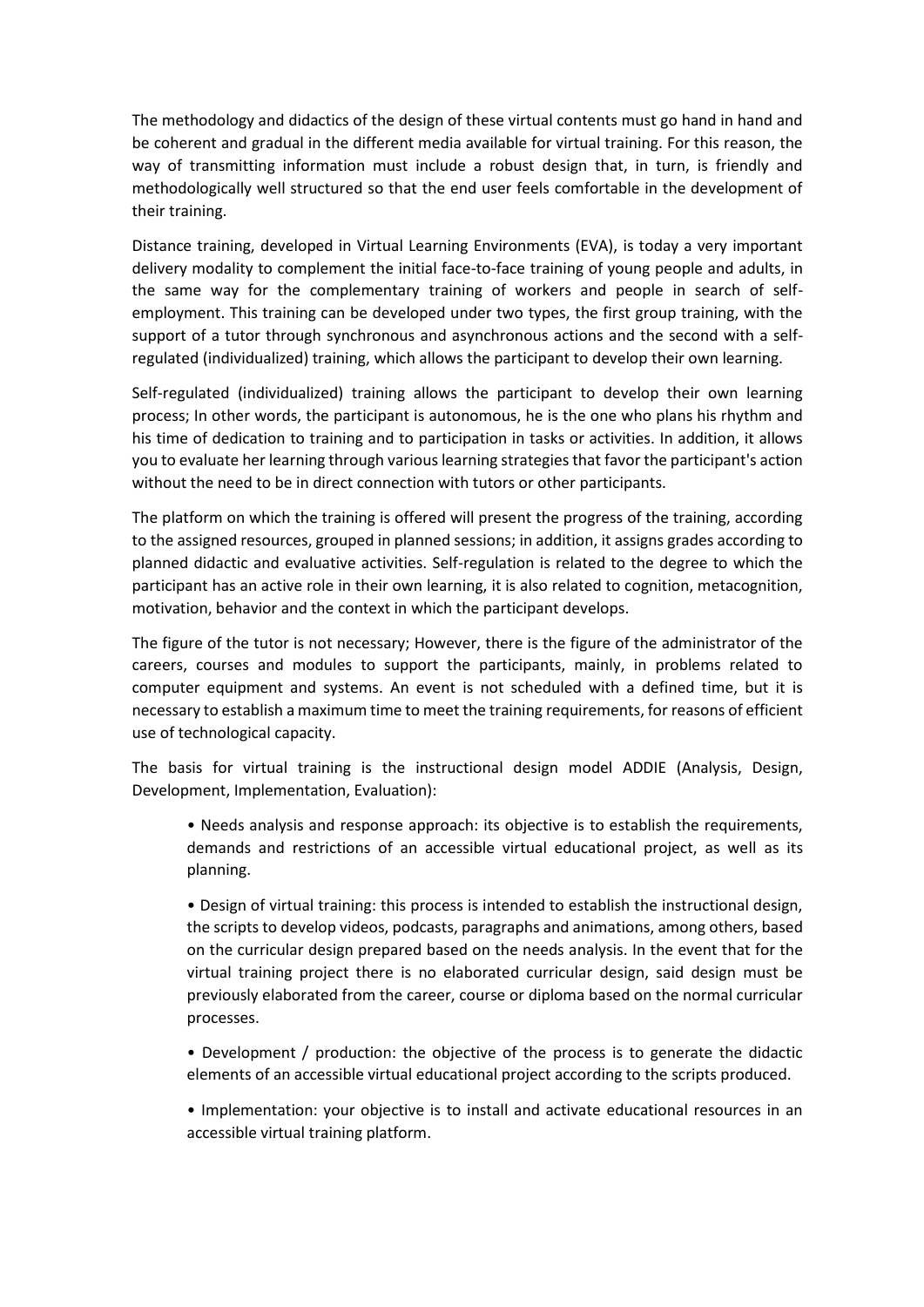• Training development: during this process, learning is carried out using the educational resources implemented.

• Evaluation / optimization: it is a transversal process that includes all the activities necessary to carry out the evaluation and quality control of each of the previous processes involved. For each of the processes, the output elements (products) to be generated must be established in precise presentation formats and guidelines.

Some cases of success in cooperation projects that aim to contribute to the long-term development of countries, considering Information and Communication Technologies (ICT) in their implementation are the following:

• Since 2008, the Carlos Slim Foundation incorporated corporate social responsibility programs and actions focused on education, employment and economic development through its website, being a digital platform that offers free online training in different trades and technical activities. operations of the different productive sectors.

• The optimized system for the integral training of active learning is the application that the National Learning Service (SENA) has, being a virtual program that focuses on learning processes for apprentices from all over the world. Through the platform, learning is managed in a personalized way, optimizing time according to the dedication and capacity of the participants.

• Fundación Telefónica operates under strategic lines of work with which it seeks to impact society through digital training, first promoting quality digital education as a means of social transformation, second, employability, promoting spaces for young people and adults, training in skills and competencies in accordance with the new reality in the labor market, a digital and online volunteering.

Needs analysis, response approach and virtual training design.

The needs analysis is the process by which the problematic situation that originates the need for a training service is identified and determined, it includes the definition of external input elements, such as types of virtual training service, stages, responsibilities and authorities; particular requirements of the target group and restrictions. The needs and expectations of the client or of the intervention process, the national and international legal and regulatory requirements to be taken into account for the response of the virtual training are also taken into account.

It is recommended that these actions be set out in a register specifying each of the stages / activities such as the review of the normative references, the preparation of the course, objectives, evaluation criteria, learning results, as well as the design and development of the contents. and the evaluation of virtual training.

The needs analysis and response approach must be based on achievable, real, precise and exact facts according to the objective and target group. It is important to fulfill each of the stages or activities contemplated. Also, take into account unforeseen situations or new actions that can be adjusted to the situation initially raised.

The design of virtual training is proposed as a systemic process with interrelated activities that allow the creation of training and learning environments that really facilitate, in a mediated way,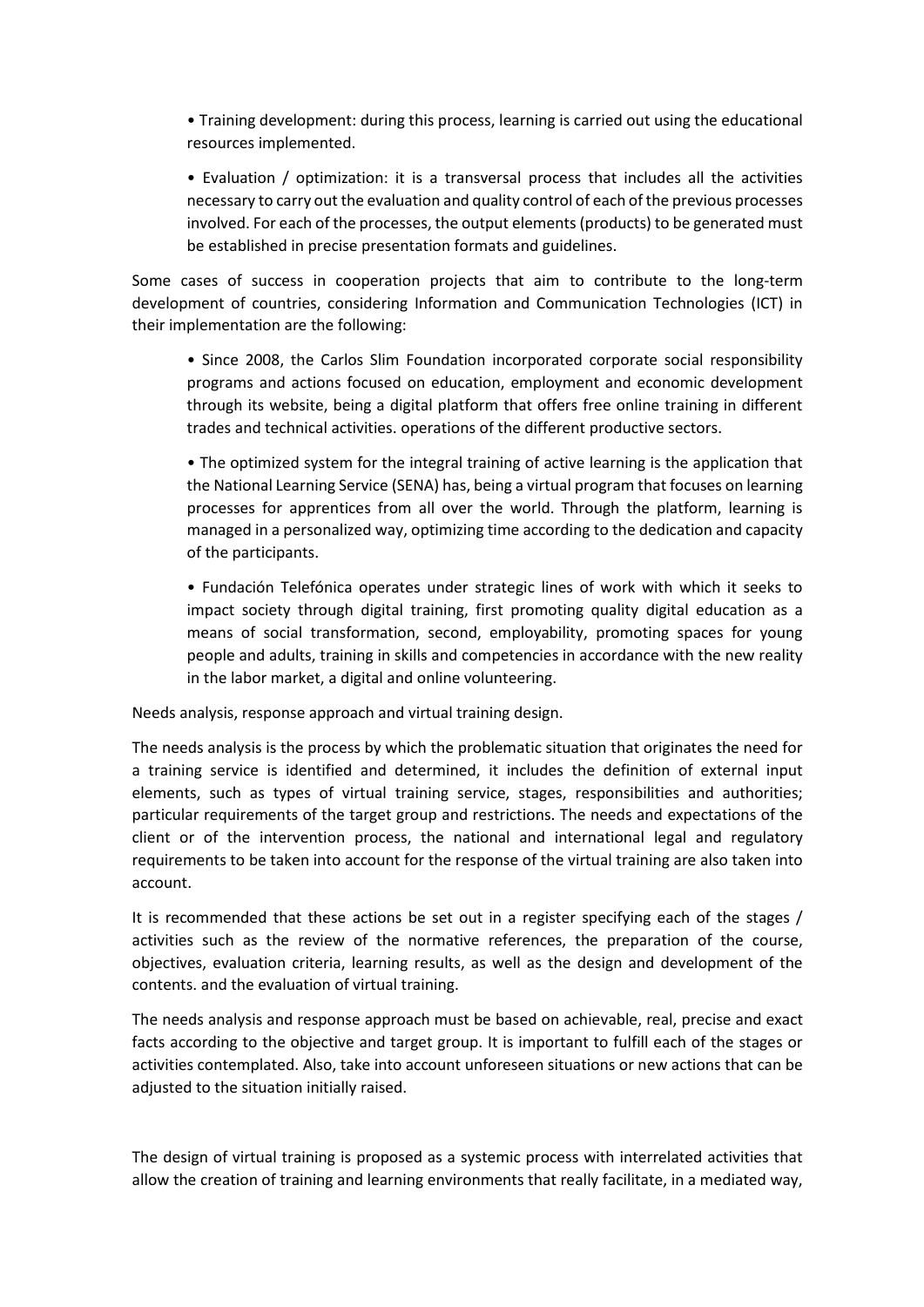the processes of knowledge construction. Design is a pedagogical, didactic tool that seeks to support participants in the development of learning and teaching processes. It fulfills an informative function since it is a conducive medium for the transmission of knowledge and the conceptual bases for the development of abilities and skills, as well as for the contextualization and application of procedures.

They also have a representation function, which consists of encompassing textual content, graphics, images and figures that serve as support to achieve the expected learning results of the pedagogical-didactic process.

The objective of the design of the virtual training is to establish the instructional design, the scripts to develop videos, podcasts and animations, among other resources based on the curricular design developed based on the needs analysis. In the event that there is no curricular design prepared for the virtual training project, said design should be created from the normal curricular processes.

The purpose of the instructional design is to plan the training processes to make it possible to achieve the learning results through means and didactic resources. Instructional design also considers the production and implementation of resources of the virtual learning environment, thus completing the design processes as a whole.

The virtual training can be designed from an existing design or start a new design. If an existing design is taken, the learning outcomes approach is taken as a reference to determine the virtual units; the evaluation criteria to establish them as achievement criteria; The practical contents may serve as a reference to write the activities and the theoretical contents to propose the dosage of contents.

In the case of a new design, it will be designed with virtual drives and sessions in mind from the beginning. This will consist of focusing on a learning sequence that can be disaggregated with a process-based analysis; then, the achievement criteria, the content dosing, the activities and the virtual resources can already be proposed.

The instructional design is developed in a format respecting a structure and organization of the elements that make it up, this to facilitate its interpretation and serves as an input for the development of virtual resources. In addition, it includes information for planning and programming, as well as for hiring tutors at the institutional level.

Most of the virtual training designed at INTECAP has an estimated duration of 40 hours. Each design presents the capacity that will be acquired at the end of the training and is proposed according to the following structure: verb + object + condition, taking as reference the taxonomies of cognitive domain (Benjamin Bloom) and affective domain (David Krathwohl).

In addition, it is composed of a minimum of two virtual units, up to seven, which are proposed according to the design methodology of each institution, seeking to cover the learning cycle and issues related to resources for virtualization.

Each virtual unit is made up of a minimum of 2 sessions, up to a maximum of five, which will have the name of the topic to be discussed, which is closely related or must be linked to the main achievement criterion. The achievement criterion has an approach focused on the development of cognitive domain or affective domain capabilities.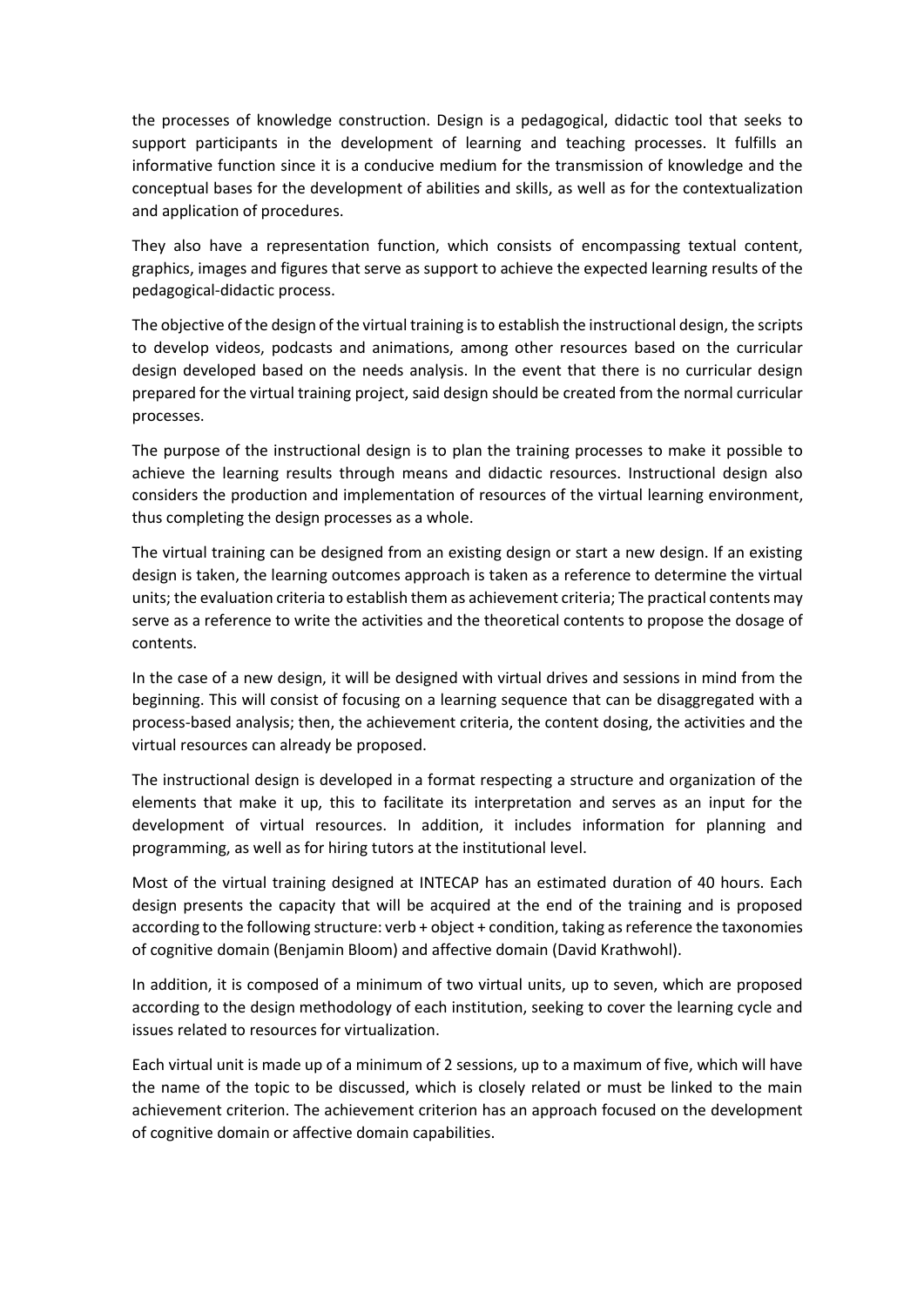The dosage of the contents varies according to the complexity or extent of the content to be developed. General, specific, procedural or attitudinal content can be proposed and must meet the achievement criteria.

The content to be developed seeks to stimulate the work of the actors in the process, allowing, especially, independent work and the permanent exercise of those who interact in the didactic process. To do this, it contains various activities designed for individual work. These activities appear during the development of virtual training and will meet criteria such as: relevance to each phase of the pedagogical-didactic process, development of comprehensive, critical and creative thinking, development of cognitive skills according to the levels of Bloom's Taxonomy and a correlation with the components of instructional design.

An important part in the design is the evaluation that constitutes a measurement instrument that serves for the participant to verify the level of learning acquired and as a consequence, the achievement of the objective of the virtual training.

It is proposed that for each virtual unit an evaluation is proposed, each one consists of a minimum of 5 items and a maximum of 10. The items will be constructed based on the analysis of the achievement criteria proposed in the instructional design. In order to lead the participants to problem solving and decision making, direct questions will be asked in which a single correct answer is expected. The items will be oriented to understanding and analyzing the contents of each virtual unit.

To prepare the evaluation, some aspects must be considered, such as: each question or statement must reflect a specific content and be based on an important point to learn, use common words and go according to the level of vocabulary of the participants, avoid leading questions that guide the participant towards a given answer and avoid a formulation almost identical to that of the content to avoid evaluating only the rote.

### Development and production of virtual resources

The development / production of virtual resources aims to carry out the process of generating the didactic elements for an accessible virtual educational project according to the scripts produced.

In general terms, virtual resources are called all the content supports that are used in the teachinglearning processes through virtual means for distance training, which have been didactically processed, taking into account the specific needs that arise from training planning, its objectives, the characteristics of the participants and all those variables that emerge from the same process.

A virtual resource is an object that is used to assist learning, such as a file or a link. The different platforms support a wide range of virtual resources such as audios, videos, interactive material, among others, that tutors can add to the units of a certain course or specific subject. The portals for training either a MOOC (Massive Open Online Courses; in Spanish massive and open online courses) or an LMS (Learning Management System; in Spanish learning management system) admit various types of resources that can be used to favor the process of virtual training. Through dynamic, interactive and non-static resources.

The development and production of virtual resources is the central part of learning and they start from the instructional design, in all cases the targeting of achievement criteria and the definition of structured thematic scopes must be considered.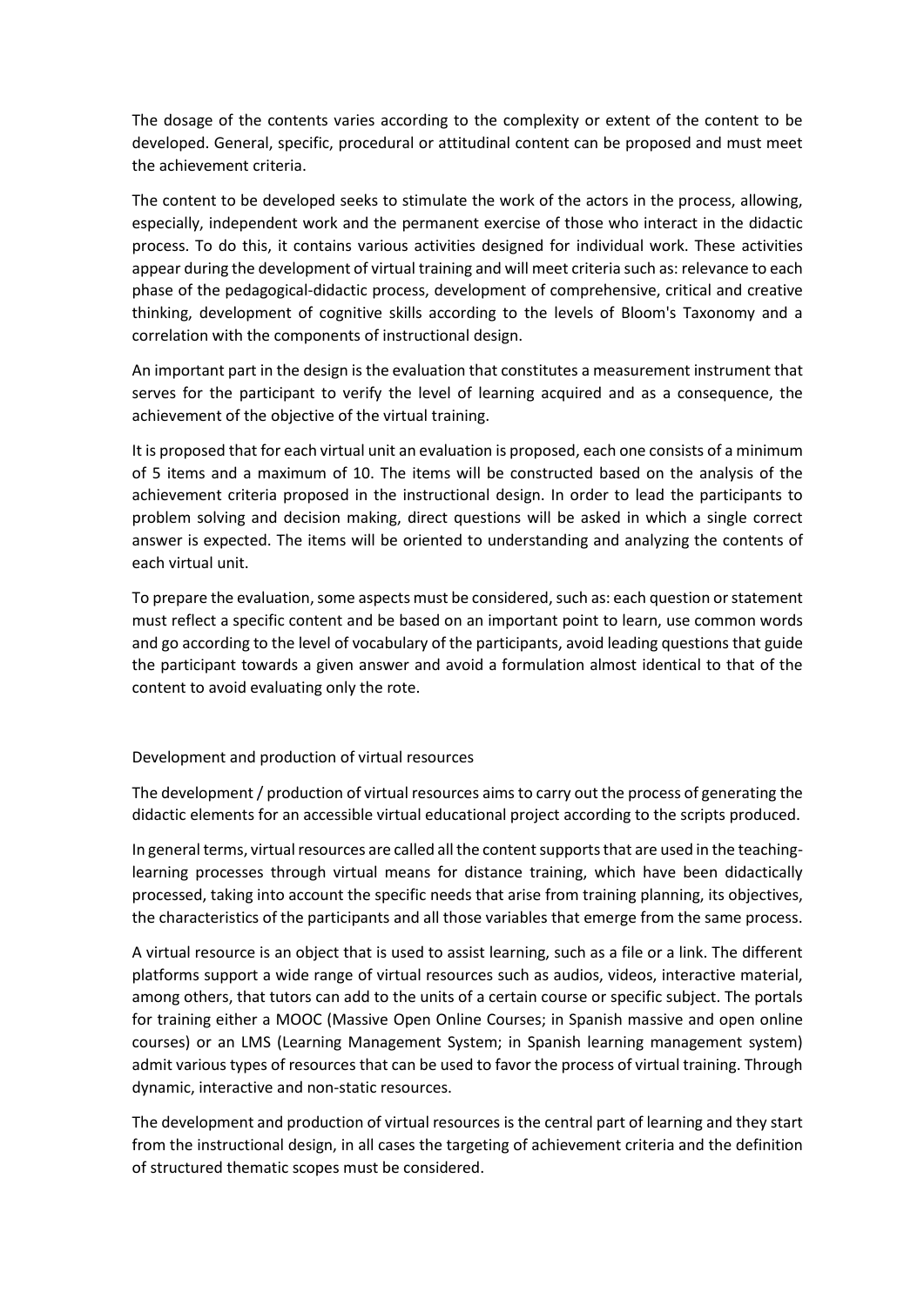Guerreo and Flores (2009) comment that "likewise, the use of technological resources such as video games, the web and social spaces, in which didactic and recreational situations are combined, make learning easier and more attractive, favoring cognitive development, as well as vocabulary and literacy, among others (Yarto, 2001) ".

Among the most significant resources to use in training are: digital material for printing, gamification, podcasts, video presentations, infographics and live videos.

The digital material intended for printing contains didactic text that is intended to teach and has a training orientation. The structure implies recognizing the ideas of the text and organizing them within a clear structure that serves as a frame of reference to represent the content of the document, thus facilitating their learning. Present ideas in a more simplified, simple and clear way. It should be ensured that the contents of the text, equivalent to the topic or subtopic, range between 10 and 15 pages, considering that reading documents on screen tires.

A video presentation or a video is a compendium of recorded audiovisual resources, with a previously expressed didactic objective. For this virtual resource, the development of a technical script prior to recording is required. It will be necessary to carry out a detailed planning in relation to the time that will be dedicated to the use and visualization of the videos, trying that the period does not exceed 60% of the total of a class.

When selecting or when preparing a video as a complement to the contents of the virtual training, it is necessary to consider that it should range between 3 and 6 minutes maximum, although there may be exceptions that due to the process or if it has incorporated activities, it may exceed up to 8 minutes. But in itself, long-duration videos should be avoided, since people lose their concentration with videos of more than 5 minutes.

This format transforms the reading experience into listening to it. You can record the reading of a document to use it aurally (highly recommended use for people with visual disabilities). In the production of the podcast, the target audience must be considered, the content that is included must be closely related to the topic, synthesize and motivate their listening. For this, the speakers must be selected, considering the population, age, occupation and the context in which the target group operates. A good podcast should not exceed 10 minutes and should be based on a good script and not be reduced to a simple reading.

Another type of resource is infographics, which is a way of explaining a topic in a visual and synthetic way, that is, that with just a glance you can capture the concept, idea or topic you want to convey. Infographics use different tools, such as texts, images, and shapes. It has a didactic intention.

The structuring of ideas and scopes in the case of the contents, as well as the planning of the contents in the different types of scripts, represent the input for the production of the resources that will already be in charge of mediators, graphic designers and web designers , therefore, they should allow an easy interpretation of the requirement.

In the production of the different resources, the mediator, graphic designer and web designer have a primary role, since they must reveal so that the final presentation of the different resources allows them to be attracted to reading or their reproduction on the platform, In this sense, the participant has a pleasant experience when interacting with the different materials, taking care of institutional aspects and standards, as well as the specialty and context of occupational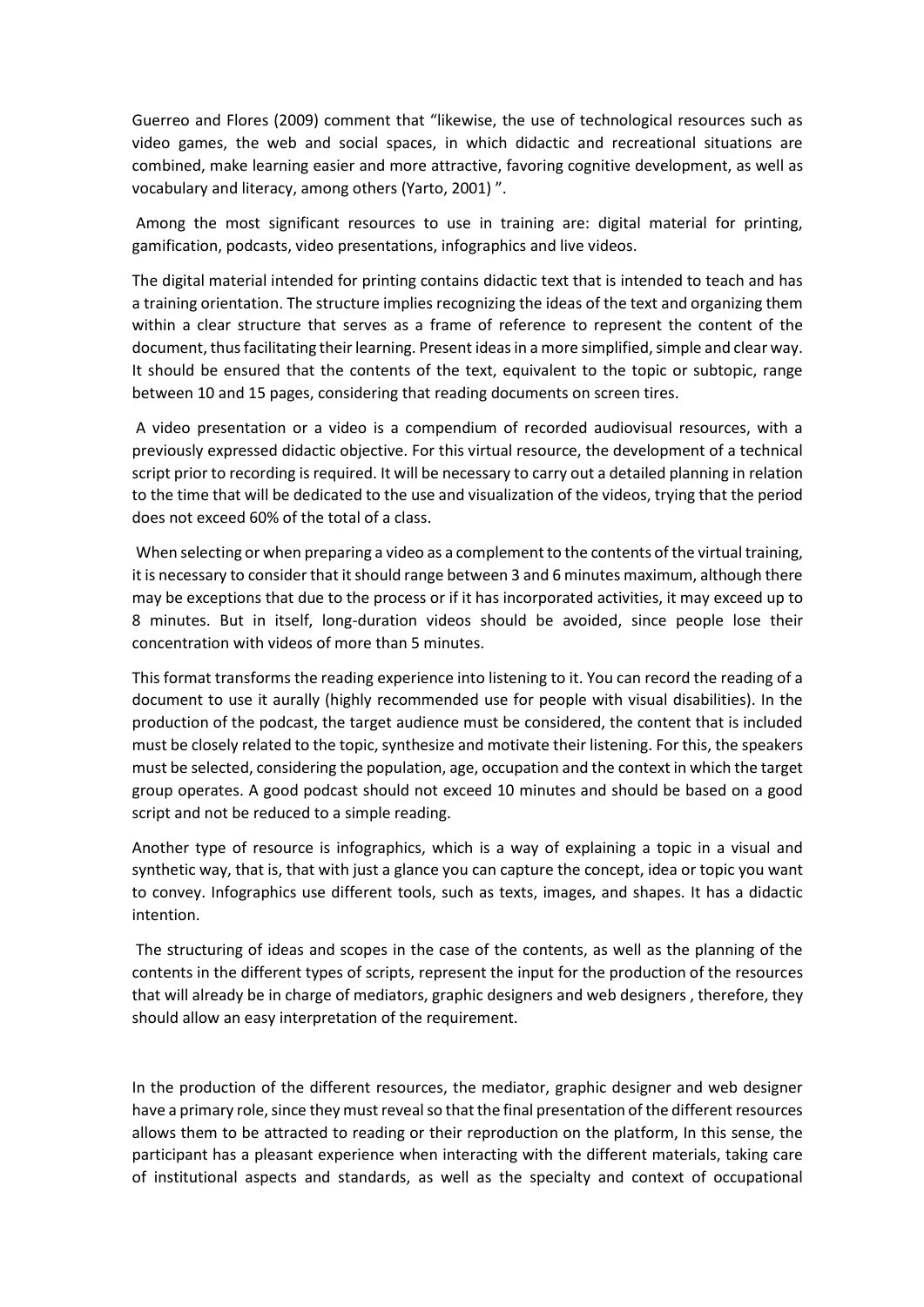development. It also takes care that rights are respected author, as well as gender equity, cultural valuation and national identity.

Implementation of platforms, development of training and evaluation and optimization of the training system

The implementation aims to install and activate educational resources in an accessible virtual training platform. The focus of this process is to create an accessible virtual environment that supports the integration, structuring and organization of the contents developed in such a way that they are accessible, proposing a mediating distribution that focuses the correct execution of the teaching-learning methodology determined for the target group.

In this sense, the virtual teaching-learning environment will be prepared to be the space proposed for the development of the training of the participants, making use of the interaction that is available with the contents formulated using the tools, resources, activities and sites indicated. for the process of communication and exchange of carefully selected and structured information. Therefore, it is essential to promote a constituted environment, strengthened by sociocultural interaction, where participants can have relevant experience with the acquisition of new knowledge, skills and values, based on the pedagogical model that supports it.

The implementation of the instructional design and its resources is focused on the integral execution of the process, taking care of holistic and dynamic aspects without neglecting to ensure the correct functioning of viable educational resources, in addition to automatically allowing the adaptation of virtual resources, taking care that accessibility is with different profiles and preferences of users.

It should be noted that during the implementation it is necessary to take into consideration the quality criteria, in such a way that they respond to the principles that comprise the aspects that must be estimated in the evaluation of virtual environments: in this sense, functionality, flexibility, interactivity, usability and accessibility.

Finally, the evaluation / optimization is carried out, which is a transversal process that includes all the activities necessary to carry out the evaluation and quality control of each of the previous processes involved. For each of these, the output elements (products) must be established to generate precise presentation formats and guidelines.

In this process, the viability, effectiveness and efficiency of the training actions carried out to respond to the proposed objectives are established. The scope of the evaluation will focus on the application of the inquiry techniques used to generate the data and the recommendations to implement the improvement plan for future editions.

It is a transversal process, which includes all the activities necessary to carry out the evaluation and control of the quality of each of the previous processes involved in a training process. This will imply a careful analysis of each of the basic processes of virtual training starting from the analysis of the needs, analysis of the framework, design, implementation and planning. In this process, the validation of the information collected should be taken care of, since the results of this analysis should serve throughout all the stages of the process to structure the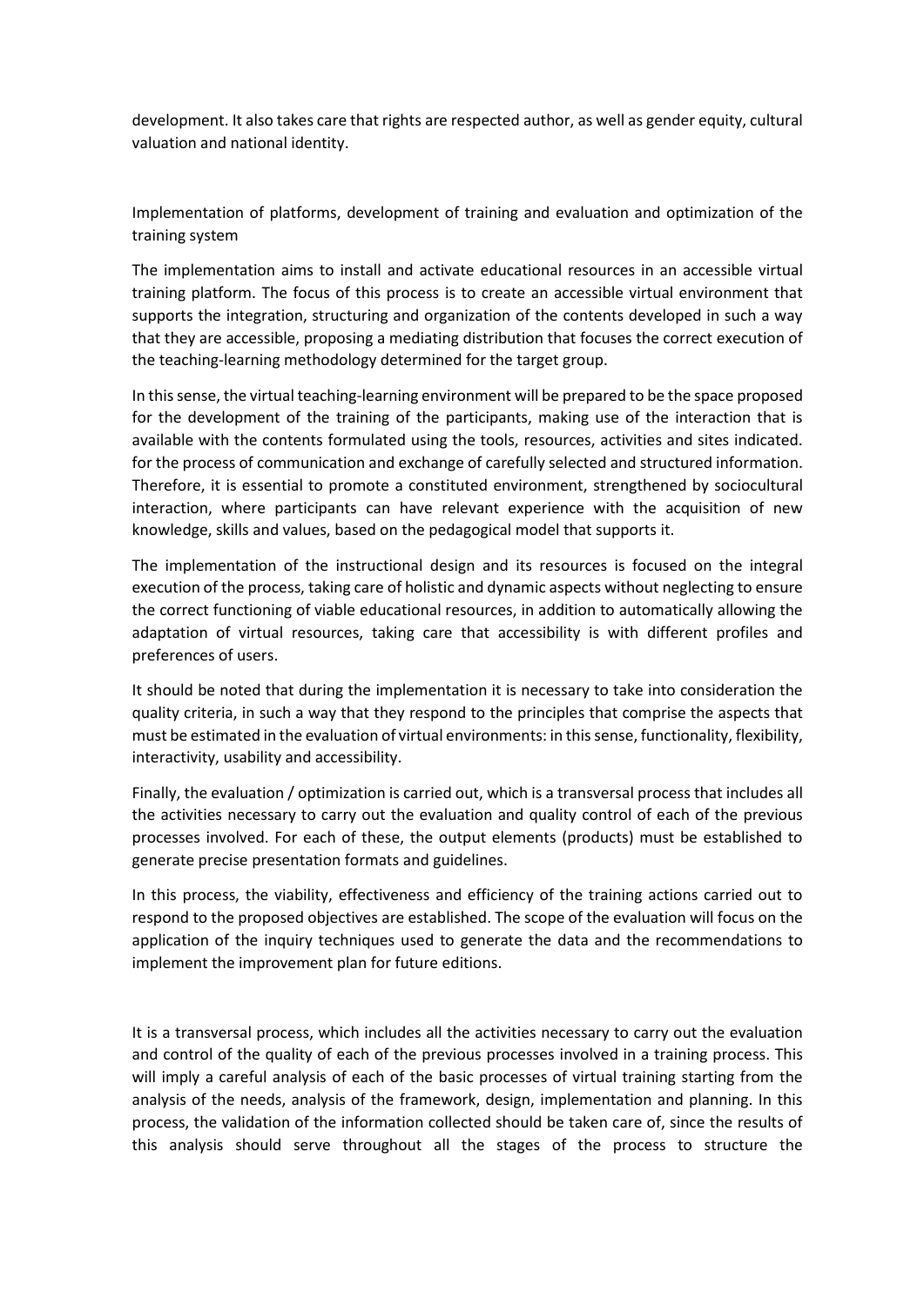recommendations and lessons learned that help to carry out the necessary corrective actions and improve future implementations of the training process.

Optimization is about detecting possible problems or deficiencies and generating intervention strategies to solve them. For this, it is necessary to find elements for improvement and communicate them to the appropriate people who can implement actions at all levels, organizational, administrative, methodological, tutorial, and technical, among others.

## **4. CONCLUSIONS**

• For the approach of a design of virtual training requires an analysis of the needs that are demanded based on real, precise and exact data according to the target group and the purpose of the training to respond to the requirements of the world of work.

• The instructional design must contemplate a structure and sequence of learning that considers the approach of all the pertinent elements for an intervention that allows a quality response and with the optimal operating results.

• Virtuality, turns out to be a resource and a means for distance professional training in the selfregulated or individualized modality where the participants, content, development of activities and evaluation are encouraged to interact with each other, so that the selection of means virtual is decisive for the effectiveness of l learning.

• The implementation in the learning platforms is another factor to consider because, depending on its efficiency and stability, this is how the learning experience will take place in the participant, therefore, at a strategic level it is necessary to consider the assessment that The target population would have to have institutional platforms that are flexible and efficient, thereby increasing the traffic of training places and therefore its profitability.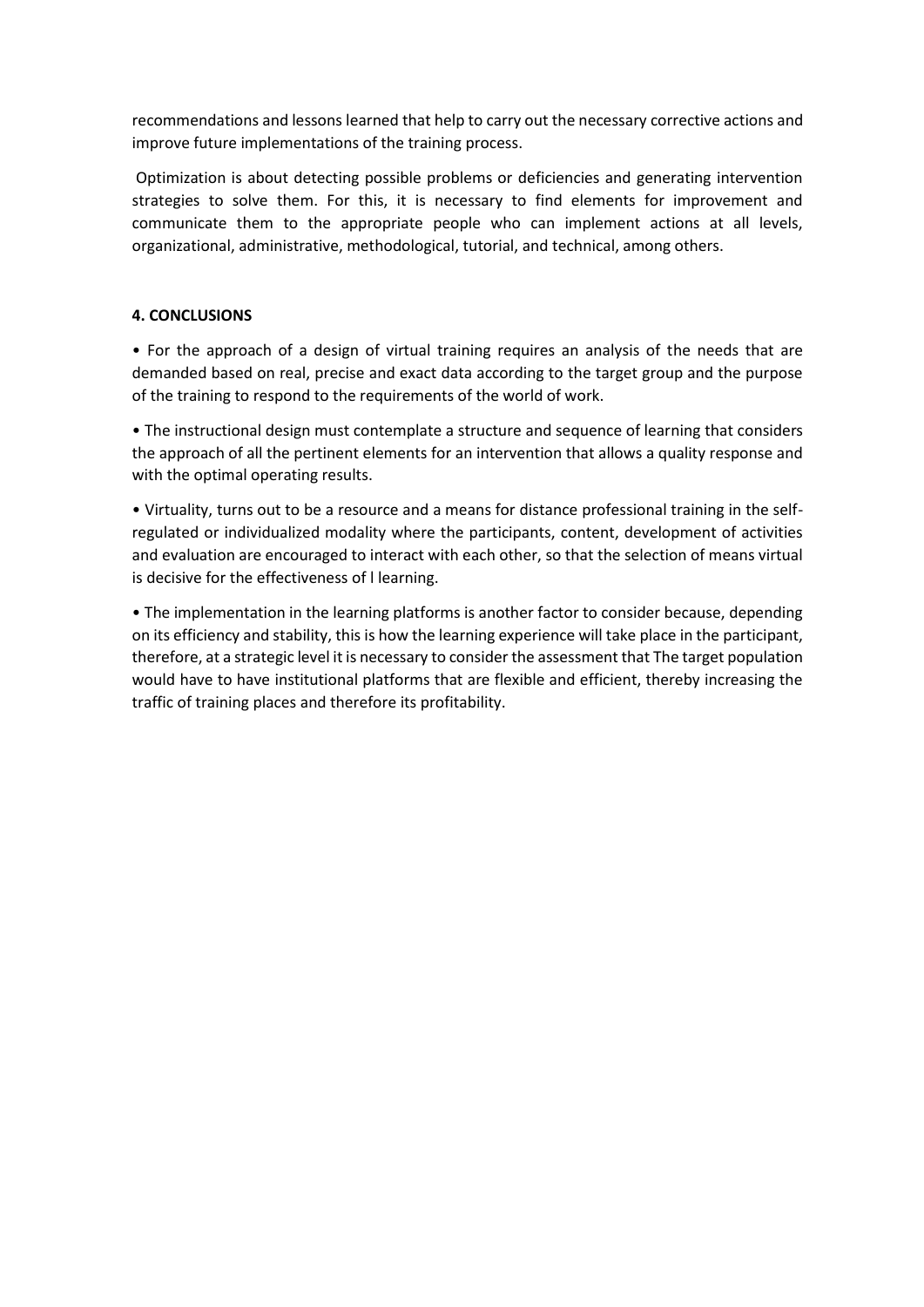## **5. BIBLIOGRAPHY**

Arango, M. and Morán, W. (2013) The inclusion of VLEs in higher education. CESMAG University Institution.

Asinten, J. Manual del contenidista. Educa virtual digital library. https://virtualeduca.org/documentos/manual\_del\_contenidista.pdf

Blumschein, P .; Fischer, M. (2007). E-learning in professional training: didactic design of elearning actions. Montevideo: Cinterfor / ILO.

ESVI-AL. [online]. Methodological guide for the creation of accessible virtual curriculum developments. [Consulted in: September 2020]. Available at: http://www.esvial.org/guia/

García Aretio, L. [online]. Bases, mediations and future of education. ISBN Digital. [consulted in September 2020]. Available at:

https://www.researchgate.net/publication/259442103\_Bases\_mediaciones\_y\_futuro\_de\_la\_ed ucacion a distancia en la sociedad digital/citation/download 9 /

INTECAP (2019). Pedagogical mediation guide of instructional design of virtual contents of

learning.

INTECAP (2020) Methodological guide for the implementation of virtual training in INTECAP.

Sánchez, A. (2009) "The knowledge and ICT society: an unbeatable opportunity for teaching change". Pixel - Bit. Journal of media and education. Nº34 January.

SENA (2003). National Classification of Occupations. Bogotá, SENA. In: www.sena.gov.co

SENA (2003). Evaluation and certification manual based on labor competence standards. Bogotá, SENA.

Zapata Ross, M. (2016) The instructional design of MOOCs and that of new personalized open courses (University of Navarra 2015). The instructional design and its components.

Zapata-Ross, M. (2015). Quality assessment in social learning environments. Journal of Distance Education (RED), (29). Recovered from https://revistas.um.es/red/article/view/23257